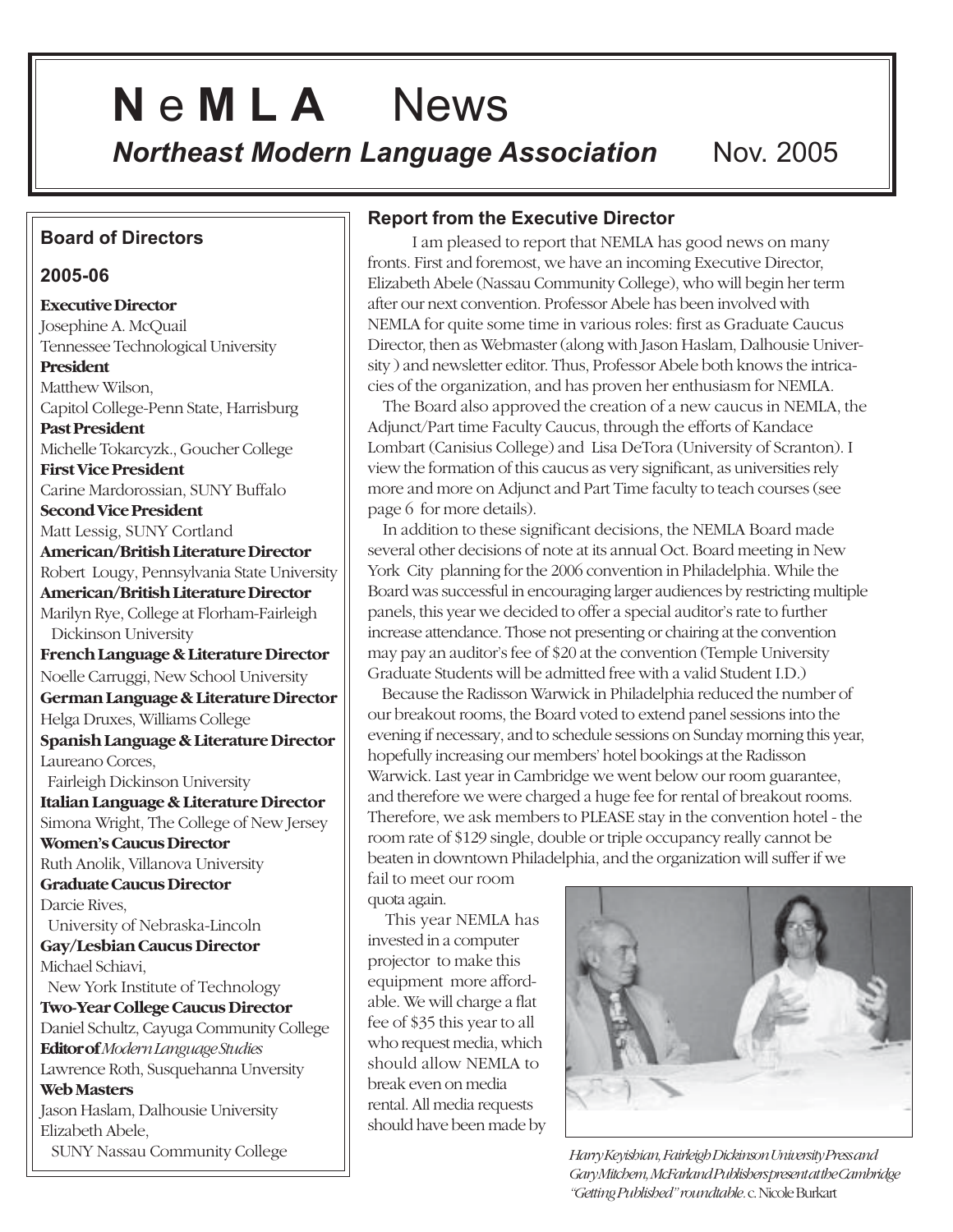### 2 **N e M L A News** November 2005

the chair when the final panel was submitted. Individuals and panel chairs will be notified if the requests are approved by Jan. 15, 2006; a check for the media fee should be sent to the Executive Director at the time approval is received.

 Our host institution for this year's convention in Philadelphia is Temple University. Thanks are due to Nilgun Anadolu-Okur (Temple University) for help in obtaining this privilege. (*We are looking for a host institution for 2007 in Baltimore for anyone who may be interested in spotlighting their university.*) Professor Anadolu-Okur has also helped us find a venue for an opening reception on Thursday night of the convention. This will be our third year with an opening reception, and this practice seems to work well as an inaugural event for the convention. We are hoping to have some kind of entertain-





ment at the opening reception Thursday night (March 2, 2006), but we are still in the planning phase.

 As my last year of service as Executive Director of NEMLA nears its end, I am pleased to see the progress that NEMLA has made: with the initiative provided by past Executive Director Scott Stoddart, Modern Language Studies, NEMLA's journal, is now appearing regularly in a new format under the editorship of Laurence Roth of Susquehanna University; use of Acteva for NEMLA membership and registration is reducing the bureaucratic burden of the job of Executive Director and freeing time for more lucrative planning and visionary projects when it comes to the future of the organization; the American Antiquarian Society/NEMLA fellowship has been reinstituted; we have been able to offer support for graduate students to help them attend the convention; and we have been able to put more of our funds in an investment account for the organization, since NEMLA has been running in the black for several years. It is my belief that any surplus funds should be spent for the benefit of the membership as a whole and to offer development opportunities for NEMLA members, so hopefully this summer we may have several more summer fellowships available for researchers; we can begin planning for a special NEMLA 40th anniversary edition of Modern Language Studies for 2009; and we can plan special events for our 40th Anniversary Convention which will take place in Boston proper in 2009.



### **This issue...**

| <b>Convention Highlights</b>     | 3 |
|----------------------------------|---|
| <b>NEMLA Group Events</b>        | 4 |
| <b>Philadelphia Activities</b>   | 5 |
| <b>Caucus Reports</b>            | 6 |
| Membership and Registration Form | 7 |
| <b>Key Dates</b>                 | 8 |
|                                  |   |

#### **Conference Hotel**

The **Radisson Plaza-Warwick Hotel** in Philadelphia is rich in tradition, as it has been servicing elite Philadelphians and guests for many years. Listed on the National Register of Historic Places, the Radisson Plaza-Warwick Hotel was originally constructed in 1926 and features fashionable English Renaissance architecture. Transformed to meet the uncompromising standards of today's travelers, the 545-room Philadelphia Hotel is located just off the worldrenowned Rittenhouse Square, the city's most prestigious residential, commercial and business district.

NEMLA's special room rate is \$129 single, double or triple occupancy, a price that cannot be beaten in downtown Philadelphia; the rate is available from Wed. March 1-Sun., March 5. Reservations at the convention hotel may be done right from the NEMLA web site under Convention Information or directly at:

> http://www.radisson.com/reservation/r resEntrance.do?pacLink=Y&promoCode= NEMLA&hotelCode=PAPHILY

 The NEMLA conference rate is automatic (no code required). You may also call 1-800-333-3333 and mention the NEMLA convention. Join us at this elegant hotel and catch the full experience of the NEMLA Convention and downtown Philly.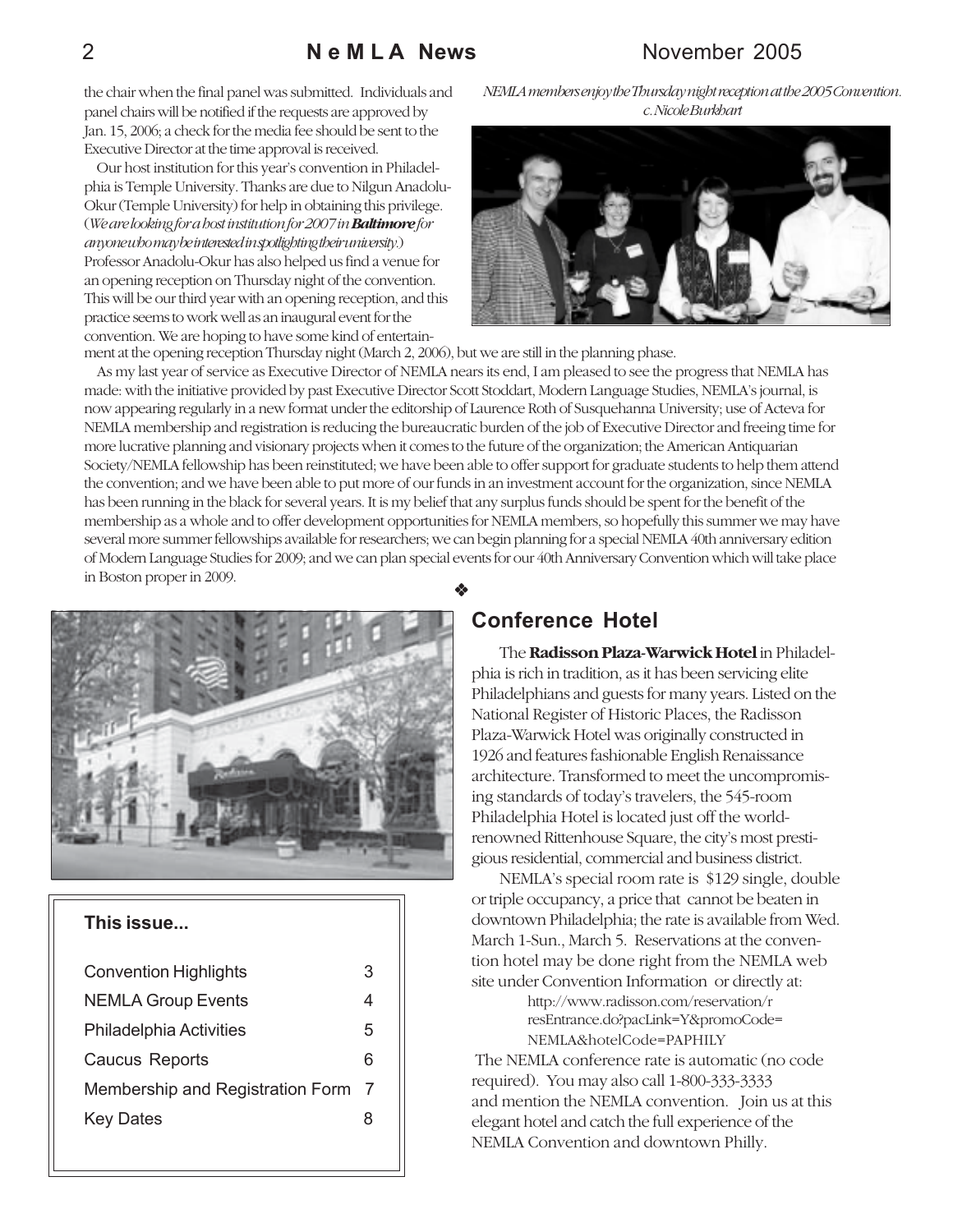### **37th Annual NEMLA Convention March 2-5, 2006 in Philadelphia HIGHLIGHTS: THURSDAY**

The Opening Reception will be held in the Diamond Club on the Temple University Campus. Program details to follow.

### **FRIDAY**

#### **Keynote Speaker**

*Nancy Bentley*, professor of English at University of Pennsylvania, will be the keynote speaker at the 37th Annual NEMLA convention in Philadelphia, Friday evening, March 3, at the Radisson Warwick hotel. Professor Bentley received her Ph.D. from Harvard University. She specializes in nineteenth-century American literature and culture, and is currently working on a study of the role of the novel in nineteenthcentury debates about marriage, divorce, polygamy, and interracial unions. She teaches



courses on American literature and culture, literary theory, and on gender and national identity. A reception will follow the keynote address.

# **SATURDAY**



# **Womenís Studies Caucus Afternoon Speaker**

*Rachel Blau DuPlessis* is known as a feminist scholar with a special interest in modern and contemporary poetry, and as a poet and essayist. The newest critical book by DuPlessis is *Genders, Races, and Religious Cultures in Modern American Poetry, 1908-1934. Blue Studios: Poetry and Its Cultural Work* , a book of essays, is forthcoming from University of Alabama Press, as is the reprint of DuPlessis's classic work *The Pink Guitar*. Her recent books of poetry are *Drafts 1-38, Toll* and *DRAFTS. Drafts 39-57, Pledge with Draft, Unnumbered: Précis*. Her NEMLA lecture will be "Blue Studios: Gender Arcades."

#### **Spanish Language Reception**

Since 1999, in order to foster more interest in Spanish culture in the United States, Spain's Ministry of Culture has been sponsoring special sessions at the NEMLA convention, bringing two authors directly from Spain. This year, Professor Ruiz-Fornells and Ministry officials agreed also to change the format to a homage session. This will include presenta-

tions from two U..S. professors and the response from *José Ramón Fernández*, one of Spain's most promising young dramatists.

### **Italian Language Reception**

**Pat Ciarrocchi** will appear at the upcoming NEMLA convention, co-sponsored by NEMLA Italian Studies and the publisher of Italian texts, Edizioni Farinelli. She is a contributor to its recent anthology, Non soltanto un baule (Not only a trunk), the story of Italian imigration. Pat Ciarrocchi is a Philadelphia area celebrity and TV personality. Edizioni Farinelli will be an exhibitor at the convention.

NEMLA is thankful for the sponsorships that have made possible the range and quality of our speakers. Since 1999, Spain's Ministry of Culture has been sponsoring special sessions at the NEMLA convention by paying the travel expenses of Spanish authors. This arrangement was fostered at the personal request of Enrique Ruiz-Fornells, professor emeritus at the University of Alabama and a former president of SAMLA, who began the program to allow contemporary authors to speak about their works, the creative process, and the current literary climate in Spain. For the 2004 and 2005 Conventions, the Swiss consulate has likewise sponsored German authors.

NEMLA is encouraging other language groups to look into sponsorship from foreign governments in order to bring in foreign writers. Any NEMLA member willing to help with this or who has ideas about authors to invite or subjects to cover should contact the relevant NEMLA Language Director (see Board of Directors list).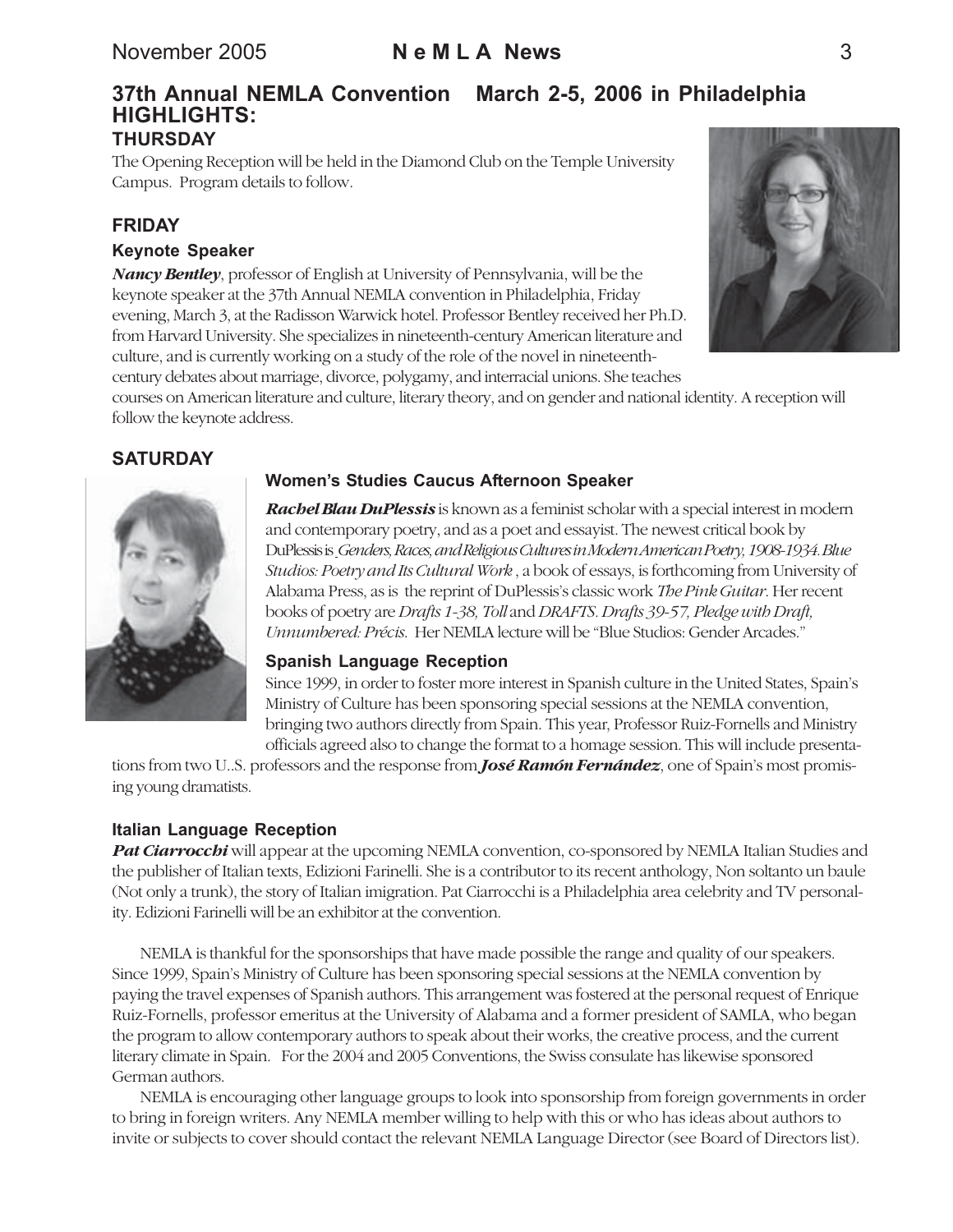# **Philly is More Fun When You Stay Over with NEMLA**

Why not make the 37th Annual NEMLA Convention an excuse for culture? Leave your bags at the hotel and reserve Sunday for a tour with your NEMLA colleagues. (NEMLA's hotel rate will still be available.)

If you are interested in group tickets or activities, please contact the Executive Director as soon as possible by email (jmcquail@tntech.edu) or phone at(931) 372-6207. All group events require a minimum booking; check and form must be received before **January 15** to hold your spot!

# **NEMLA GROUP EVENTS:**

*Firebird* **Sun. 2 p.m. \$58** (balcony) The Pennsylvania Ballet at The Academy of Music

Set to the famous Stravinsky score, this captivating folklore-inspired story features beautiful choreography by James Kudelka and spectacular sets and costumes. A true feast for the senses!

#### *Philadelphia Museum of Art*

- NEMLA Special Tour **Sun. 3 p.m.: \$14** <http://www.philamuseum.org/events/tours/ group\_explore.shtml <http:// www.philamuseum.org/events/tours/ group\_explore.shtml> Tour Options (give your preferences): (a) Women in Art (b) Picasso to Pop (c) America Past and Present
- (d) Asian Odyssey

#### *The Barnes Foundation* **Sun. 1 p.m. \$10**

This eclectic collection of Impressionist and African Art is world class and a must for viewing. The buildings were designed by Architecht Paul Crêt, and Jacques Lipschitz was commissioned to provide cubist reliefs and sculpture. Dr. Barnes designed his collection to fit his 12-acre estate; however, neighborhood restrictions have forced the museum to consider relocating. It may be your last chance to see the Barnes Foundation intact.

 You will have to arrange your own transportation to Merion, but it is an easy subway ride.

*Claes van Oldenberg designed this symbol for the City of Brotherly Love, placed across the street from the Beaux Art City Hall.*

**Group Event Reservation Form**



| To reserve the group events (pg.5), your check<br>and reservation form must be received by<br>Jan. 15, 2006. |                             |
|--------------------------------------------------------------------------------------------------------------|-----------------------------|
|                                                                                                              |                             |
|                                                                                                              |                             |
|                                                                                                              |                             |
|                                                                                                              |                             |
| __________                                                                                                   |                             |
| <b>Please reserve:</b><br>The Firebird: $\frac{1}{2}$ x \$58<br>Sun. $3/5$ 2 p.m.                            | $\sim$                      |
| Phila. Museum: x\$14<br>Tour choices: $1)$ $2)$ $3)$<br>Sun. 3/5 3 p.m.                                      | s                           |
| <i>Barnes Fdn.:</i> $\_\_\_$ x \$10<br>Sun. 3/5 1 p.m.                                                       | $\frac{\text{S}}{\text{S}}$ |
| <b>TOTAL</b>                                                                                                 | $\frac{\text{S}}{\text{S}}$ |

Please make your check payable to **NEMLA**. (If we do not get enough for a group rate, your check will be refunded).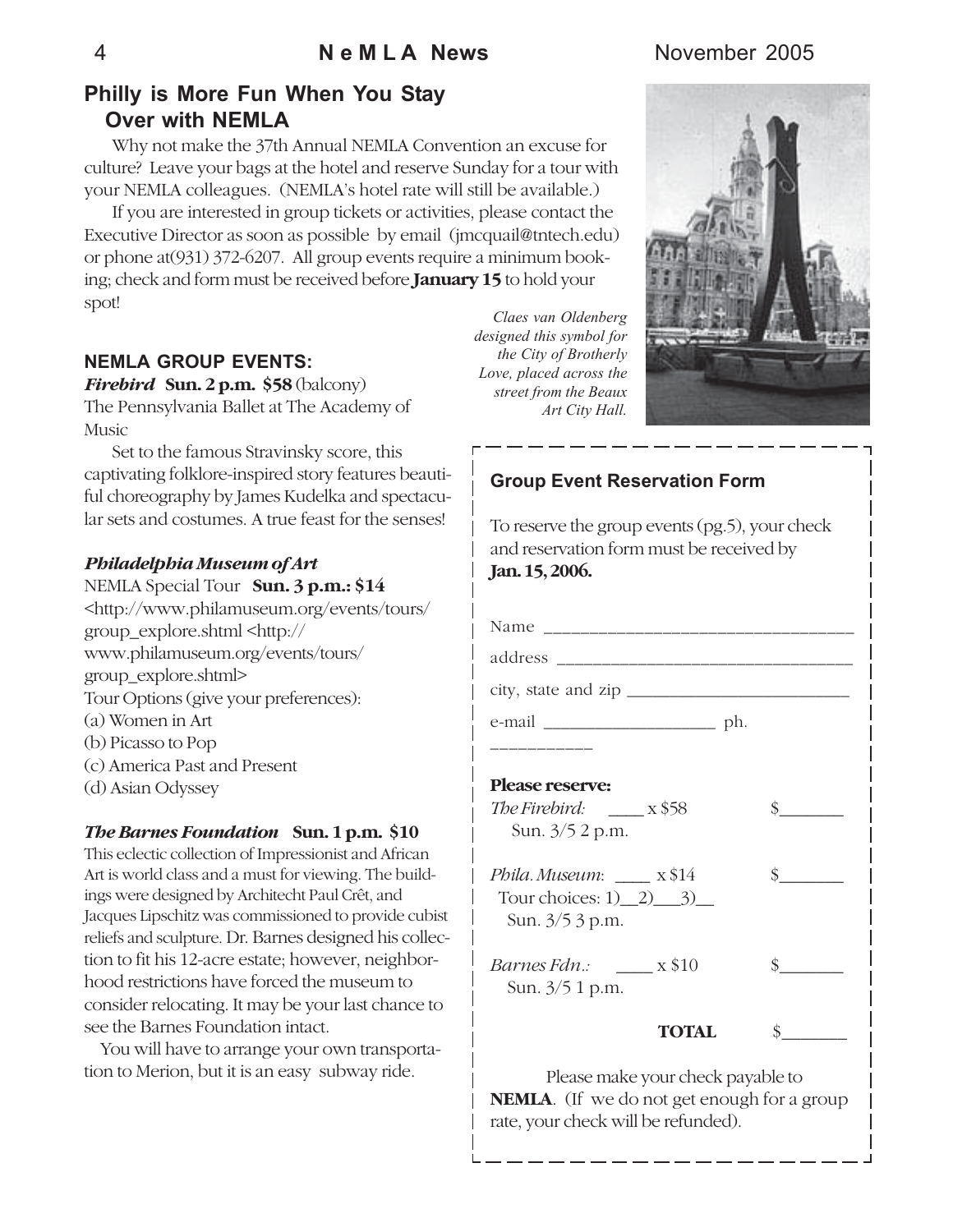### November 2005 **N e M L A News** 5

#### **Philadelphia: Something for Everyone**

 From the internationally acclaimed Philadelphia Orchestra's series of Beethoven Symphonies (Nos. 7 & 8 performed March 2, 3), to the Pennsylvania Ballet's incredible production of Stravinsky's *Firebird*, to "pay what you can" Sunday admission to the world renowned Philadelphia Museum of Art, there is something for everyone in Philadelphia. If jazz is more to your liking, within an easy walk of the convention site are two jazz clubs, Zanzibar Blue and Chris's Jazz Café.

 If there is a specific genre (performance art, chamber music, choral music, etc) you are interested in seeing while in Philadelphia, email me <brubaksm@drexel.edu> and I will explore what is being offered and get back to you with the details.

--*Sharon M Brubaker* , Local Liaison

#### **SUGGESTED ACTIVITIES Philadelphia Art Museum:**

Hours Tues.-Thurs. 8-5; Fri. 8-8:45; Sat. and Sun. 8-5 General Admission: \$12 adult; \$9 senior (62+) Students (with valid ID) \$8; children 13-18) \$8 Fri evenings: *Art After 5*: 5-8:45. Sunday: pay what you wish all day.

#### **Self-Guided Walking Tour of Philadelphia: Lipschitz Sculptures**

http://www.philamuseum.org/events/lipchitztour.pdf

# **Symphony Hall,The Kimmel Center**

(215) 893-1999

**The Merriam Theater** *Joseph and The Amazing Technicolor Dreamcoat* (215) 336-1234

**The Arden Theate**r *Dancing at Lughnasa* (215) 922.1122

**The Walnut Street Theater** *Lost in Yonkers* (215) 574-3550

**Wilma Theater** *9 Parts of Desire* (215) 546-STAGE

*The Firebird***, The Pennsylvania Ballet** (215) 893-1999

**Barnes Foundation.** You may set up your own visit for Fri. Sat. or Sun 9:30-5, but you must book and pay in advance at http://www.barnesfoundation.org/ email\_request.html or at 610-667-0290 option 5.

#### **Special Opportunity for New Webmaster**

 NEMLA is looking for one or two new webmasters, as our current webmasters are moving onto other NEMLA responsibilities. Those with web-design and web-management experience, as well as experience with web-based forms (such as ASP forms), are preferable. Knowledge of Adobe PageMaker also a plus. Benefits are those of a full board member, with compensation including convention expenses and stipend. This opportunity may be especially interesting to Ph.D. students or others with an interest in gaining administrative experience with a well-known and respected academic organization.



#### **NEMLA Summer Fellowship Program**

The NEMLA Summer Fellowship Program offers \$1,000 Fellowships to defray the cost of traveling incurred by researchers in pursuing their work-in-progress over the summer. The fellowship is designed to support primarily untenured junior faculty, graduate students, and independent scholars, although senior faculty may apply as well.

All applicants must be NEMLA members at the time of application, which is due **January 30, 2006** to: Matt Lessig; English Dept.; SUNY Cortland; P.O. Box 2000; Cortland, NY 13045. Full application information is available at: http://www.nemla.org/fellowship.html

*The Philadelphia Museum of Art has* the nation's third *largest art collection.*

Photo by George Widman for GPTMC

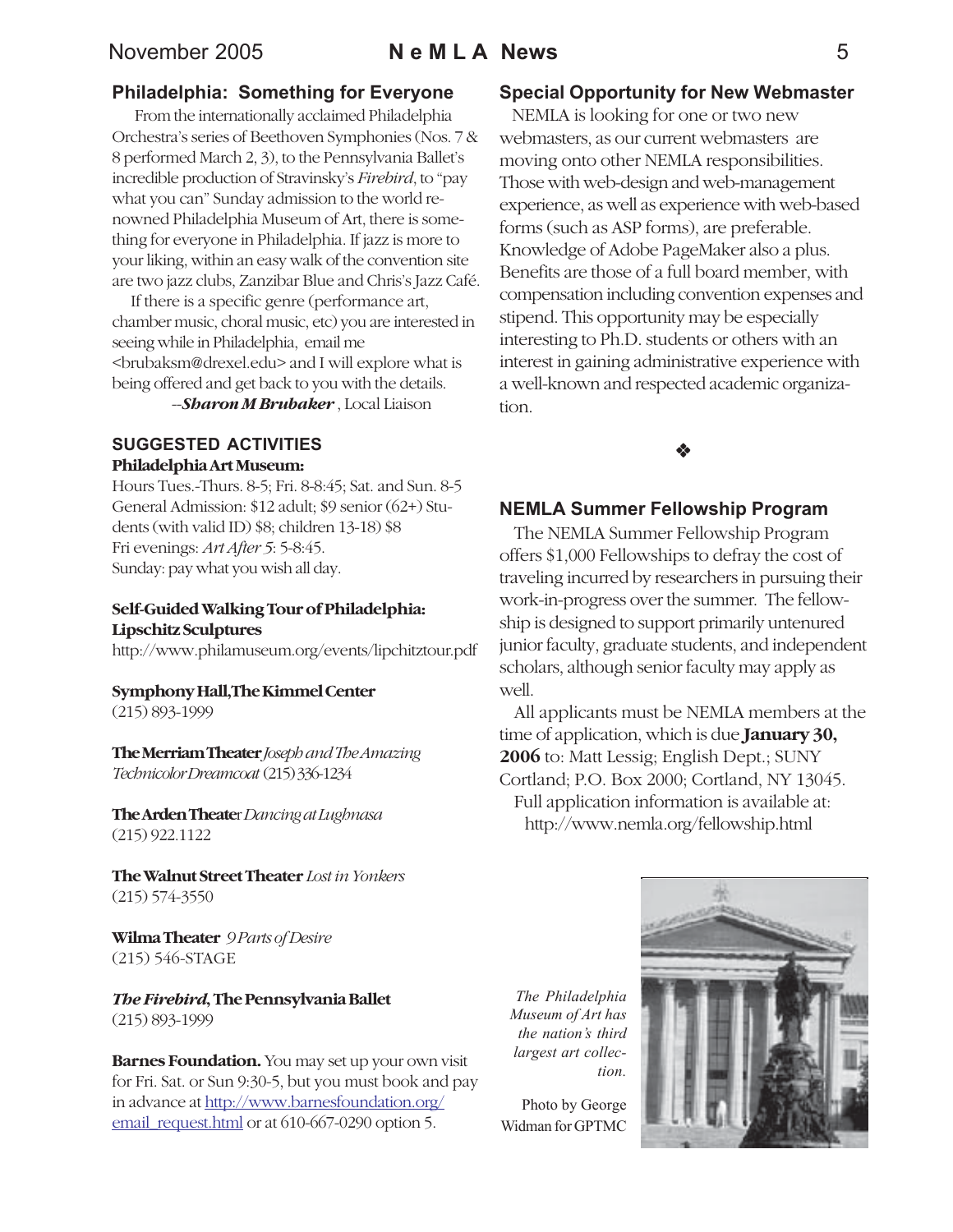# **Creation of the NEMLA Part-Time Faculty Caucus: First in the Country**

As an adjunct activist for the past decade regionally, statewide, and nationally, I invite NEMLA'S part-time faculty members to join this new Caucus at next May's conference in Philadelphia. In addition to the Adjunct/ Part-time Faculty Caucus Reception, the Caucus will sponsor a roundtable, "Adjuncts in the Profession" chaired by Lisa DeTora.

Assist us to define our mission statement in representing our colleagues in the Northeast. Part-time faculty members in the humanities are employed at over 50% in this nation's institutions of higher education. NEMLA recognizes that we represent an invisible voice in the academy that merits to be heard, integrated, and supported for our scholarly and academic interests.

The new caucus is interested in formulating policies that benefit all, as well as promote a more equitable social environment for our members. Our mutual focus will be inclusive and proactive, that will seek realistic goals.

Knowing my important work on behalf of the MLA Executive Committee Part-Time Members' Discussion Group, NEMLA's Executive Director, Josie McQuail encouraged me to continue this important evolution within NEMLA. I am immensely grateful to her in support of this timely caucus' formation and look forward to collaborating with the other caucuses. Finally, I believe that NEMLA may offer a national leadership role in these issues to continue a proactive and positive political focus within the profession-at-large.

#### --**Kandace Lombart**

President, Part-Time Faculty Caucus

#### $\bullet$

# **NEMLA / American Antiquarian Society Fellowship**

AAS-Northeast Modern Language Association Fellowships are for research in British and American literature and studies in the eighteenth and nineteenth centuries that can be supported by the collections of the American Antiquarian Society. The award is jointly funded by the Northeast Modern Language Association and AAS. Degree candidates are not eligible.

Please visit the AAS website for details (the application procedure is noted on the right side of the page that is linked here). Deadline: **January 15**.

http://www.americanantiquarian.org/nemla.htm

# **Opportunites for Graduate Students**

A limited number of assistance packages will be available for graduate students whose institutions either do not have any assistance provided for graduate students to attend and present papers at conferences or who have exhausted that assistance for the year (the letter from the student's institution must affirm that this condition has been met). The assistance provided by NEMLA will include waiving the registration and membership fee for the convention, and will include one single night in the convention hotel (you must present a credit card at the hotel check in desk to cover any incidentals like phone calls). Applications must be received by Nov. 30. For full information, go to: http://www.nemla.org/graduate.html

The Graduate Caucus seeks to elect a new President of the caucus. Responsibilities include organizing the Graduate Caucus Panel for the NEMLA convention, overseeing the administration of graduate funding grants, the awarding of the Graduate Caucus Paper Prize, and the election of Graduate Caucus officials. The Graduate Caucus President reports to the NEMLA Executive Board. For those graduate students who are interested in this position, please contact Darcie Rives, at rivesdd@yahoo.com, for further information.

# \*

#### **NEMLA Online Payment**

Although members may still fill out the form with a check and mail it in to the Executive Director, we would like for several reasons to urge participants to use the Acteva online payment service to join NEMLA and register for the convention. Even though there is a processing fee, it is cheaper than the mail-in option. In addition, you will get a receipt, instantaneously ), whereas if you mail your membership/registration in, you will only receive a blank form at the time of the convention as your receipt. Also, using Acteva allows your data to be accessible immediately by the Executive Director, instead of requiring laborious processing. Finally, by using Acteva you can use your credit card. To pay online, you may follow the link from the website or go to:

http://www.acteva.com/ booking.cfm?bevaid=73608

 Thank you in advance for your interest in NEMLA and the 37th Annual Convention; and please send any feedback to the Executive Director, Dr. Josephine A. McQuail, at jmcquail@tntech.edu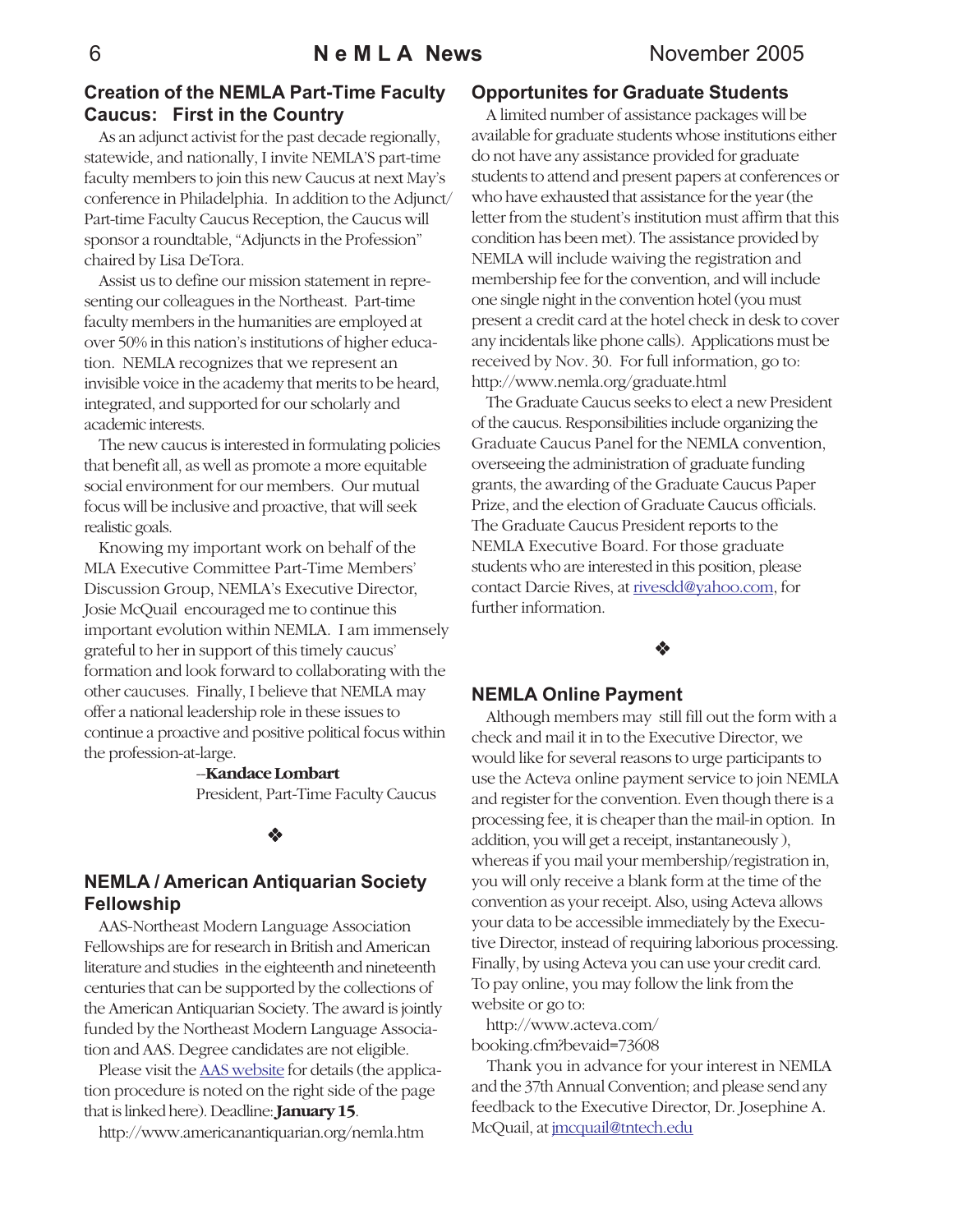#### **NEMLA Combined Membership and Registration Form**

2006 MEMBERSHIP YEAR (membership runs from Dec. 1, 2005-Nov. 30, 2006)

THE 37th ANNUAL CONVENTION (Philadelphia) March 2-5, 2006

Membership entitles members to: the NEMLA newsletter and *Modern Language Studies* for the membership year Institutional memberships are not the same as those for individual members. Current NEMLA members have the privileges of proposing panels for upcoming conferences and applying for NEMLA grants, as well as voting in open elections.

#### *Please indicate 3 primary areas of interest using the numbers from the following list::*

01: American; 02: Bibliography; 03: Canadian; 04: Comparative Literature; 05: English/British; 06: Film; 07: French; 08: Gay-Lesbian; 09: German; 10: Italian; 11: Linguistics; 12: Pedagogy; 13: Popular Culture; 14: Russian; 15: Scandinavian; 16: Slavic; 17: Spanish/Portuguese; 18: Women's Studies; 19: Composition; 20: ESL; 21: Others(please list): \_

NOTE: There will be a \$10 surcharge for those using the combined membership/registration form after Dec. 1, 2005; there will be no onsite registration

| Academic Affiliation: _______________________ Dept.___________                                                                                                                                                           |                   |                                                                                                                         |
|--------------------------------------------------------------------------------------------------------------------------------------------------------------------------------------------------------------------------|-------------------|-------------------------------------------------------------------------------------------------------------------------|
|                                                                                                                                                                                                                          |                   |                                                                                                                         |
| Address to which mailings should be sent (home address preferable, but if you have your mail on vacation hold the newsletter<br>will be sent back and NEMLA will be charged extra postage) _______ HOME _______ ACADEMIC |                   |                                                                                                                         |
| Please check membership/registration category*.                                                                                                                                                                          |                   |                                                                                                                         |
| <b>MEMBERSHIP ONLY:</b>                                                                                                                                                                                                  |                   |                                                                                                                         |
| Full-Time Faculty ______ \$90membership= \$90                                                                                                                                                                            |                   | $\frac{\frac{1}{3}}{\frac{1}{3}}$                                                                                       |
| Part-Time Faculty _______ \$50 membership = \$50                                                                                                                                                                         |                   |                                                                                                                         |
| Student/Independent Scholar____ \$50 membership =\$50                                                                                                                                                                    |                   | $\frac{1}{s}$<br>$\frac{s}{s}$<br>$\frac{s}{s}$                                                                         |
| Retired ______ \$50 membership= \$50                                                                                                                                                                                     |                   |                                                                                                                         |
|                                                                                                                                                                                                                          |                   |                                                                                                                         |
|                                                                                                                                                                                                                          |                   |                                                                                                                         |
| <b>MEMBERSHIP &amp; REGISTRATION</b>                                                                                                                                                                                     |                   |                                                                                                                         |
| Full-Time Faculty ______ Registration fee: \$100 + \$70 membership= \$170                                                                                                                                                |                   |                                                                                                                         |
| Part-Time Faculty ______Registration fee: \$75 + \$45 membership = \$120                                                                                                                                                 |                   | $\begin{array}{c}\n  \  \, 8 \\  \  \, 8 \\ \hline\n  \  \, 8 \\ \hline\n  \  \, 8 \\ \hline\n  \  \, 8 \\ \end{array}$ |
| Student/Independent Scholar___ Registration fee \$75 + \$45 membership = \$120<br>Retired _____Registration fee \$75 + \$45 membership= \$120                                                                            |                   |                                                                                                                         |
| Joint ________Registration \$150 + \$105 membership fee = \$255                                                                                                                                                          |                   |                                                                                                                         |
| Women's Caucus Breakfast: \$15.50                                                                                                                                                                                        |                   |                                                                                                                         |
|                                                                                                                                                                                                                          |                   |                                                                                                                         |
| Please add \$10 for mailings OUTSIDE the U.S. for postage : \$10                                                                                                                                                         |                   |                                                                                                                         |
| Surcharge AFTER Dec. 1, 2005 610 (applies only if attending convention; not for membership only)                                                                                                                         |                   | $\frac{\$}{\$}$                                                                                                         |
|                                                                                                                                                                                                                          |                   |                                                                                                                         |
| NEMLA also offers several fellowships and scholarships. We would like to encourage people to contribute to these so we can<br>continue to offer them:                                                                    |                   |                                                                                                                         |
| NEMLA Summer Grants (open to grad students, independent scholars and full and part time faculty:<br>American Antiquarian Society-NEMLA Fellowship                                                                        |                   | $\frac{\text{s}}{\text{s}}$                                                                                             |
|                                                                                                                                                                                                                          | Total enclosed \$ |                                                                                                                         |
| SEND TO: Prof. Josephine McQuail, Executive Director; Department of English/NEMLA Box 5053; Tennessee Technologi-<br>cal University; Cookeville TN 38505                                                                 |                   |                                                                                                                         |